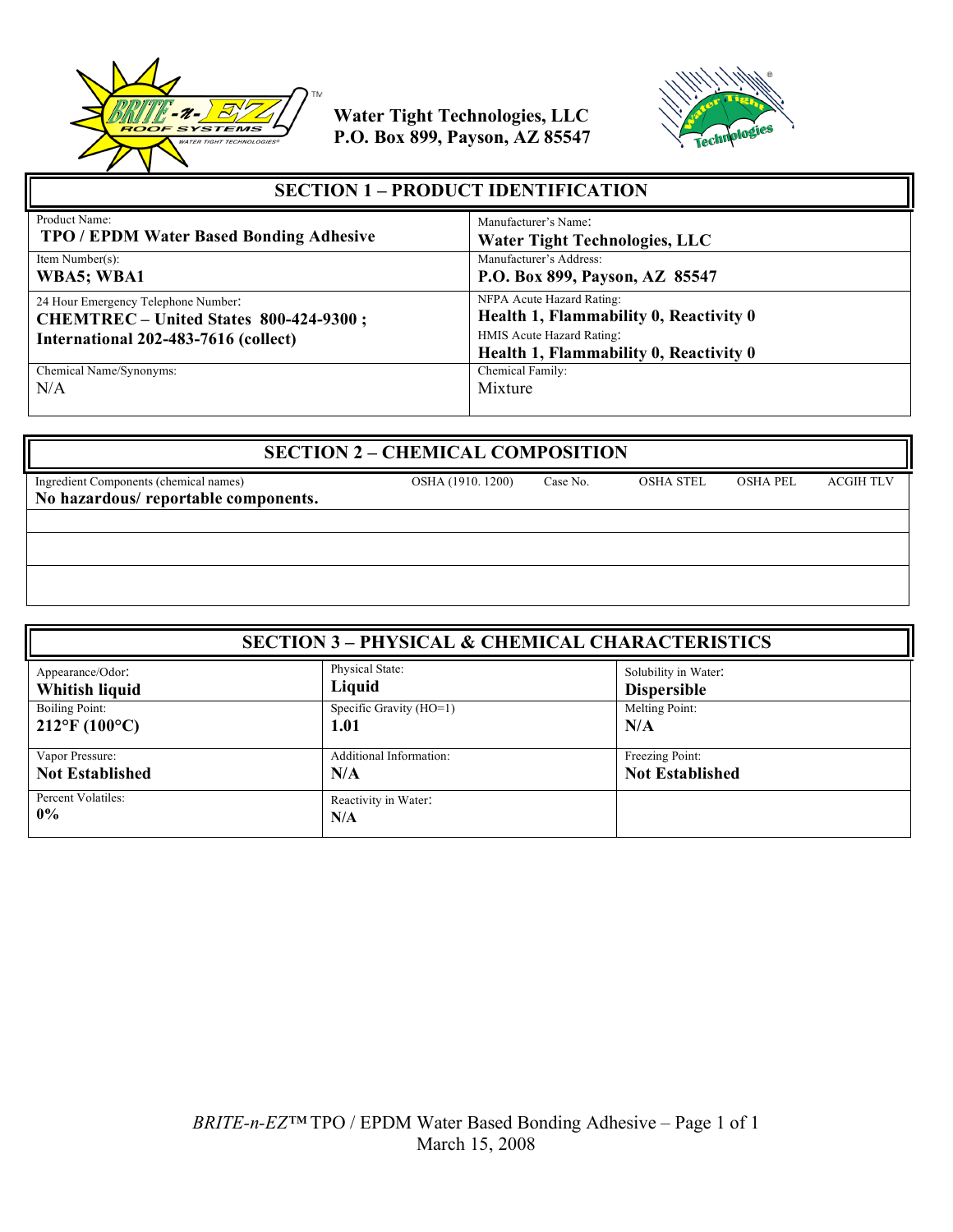



| <b>SECTION 4- FIRE &amp; EXPLOSION HAZARD DATA</b>                                                                                                                    |                                                  |  |
|-----------------------------------------------------------------------------------------------------------------------------------------------------------------------|--------------------------------------------------|--|
| Flash Point:                                                                                                                                                          | Flammable Limits (in air):                       |  |
| N/A                                                                                                                                                                   | N/A                                              |  |
| Extinguishing Media:                                                                                                                                                  | Fire Fighting Procedures:                        |  |
| CO2, extinguishing powder or water spray. Fight larger<br>fires with water spray or alcohol resistant foam.                                                           | <b>None Known</b>                                |  |
| Hazardous Decomposition Products:                                                                                                                                     | Special Fire & Explosion Hazards:                |  |
| Burning, including when heated by welding or cutting<br>will produce smoke, Carbon Dioxide, Carbon Monoxide.<br>Dried solids can burn and release toxic fumes/vapors. | <b>Not Established</b>                           |  |
| Method Used:<br><b>Not Established</b>                                                                                                                                | Auto-Ignition Temperature:<br>Not self igniting. |  |

| <b>SECTION- 5 HEALTH HAZARD DATA</b>                                                                                                                                                                                                                                                                                           |                                                                                                                                                                                                       |  |
|--------------------------------------------------------------------------------------------------------------------------------------------------------------------------------------------------------------------------------------------------------------------------------------------------------------------------------|-------------------------------------------------------------------------------------------------------------------------------------------------------------------------------------------------------|--|
| Permissible Exposure Limit:<br>Not applicable<br>Effects of Overexposure: Medical Conditions Aggravated by Exposure:<br>May cause transient skin irritation/eye irritation.                                                                                                                                                    | Signs and Symptoms of Exposure:<br>May cause respiratory irritation. In absence of sufficient<br>ventilation NIOSH-certified respiratory protection for<br>organic vapor should be used as necessary. |  |
| Acute:<br>May cause severe gastrointestinal irritation if swallowed.<br>Chronic:<br>None currently known.                                                                                                                                                                                                                      | Chemical Listed as a Carcinogen (or Potential Carcinogen):<br>None currently known.                                                                                                                   |  |
| Emergency & First Aid Procedures:<br>Eye Contact:<br>Flush with large amounts of water, lifting upper and lower lids occasionally. Continue for at least 15 minutes and call<br>physician.<br>Skin Contact:<br>Remove contaminated clothing and wash affected area with soap and water. Obtain medical attention if irritation |                                                                                                                                                                                                       |  |

**persists.** Inhalation:

**Remove to fresh air. Administer oxygen or artificial respiration, if necessary. Call physician.**

Ingestion:

**If swallowed, immediately seek medical treatment.**

Primary Route of Entry:

**Inhalation, skin or eye contact.**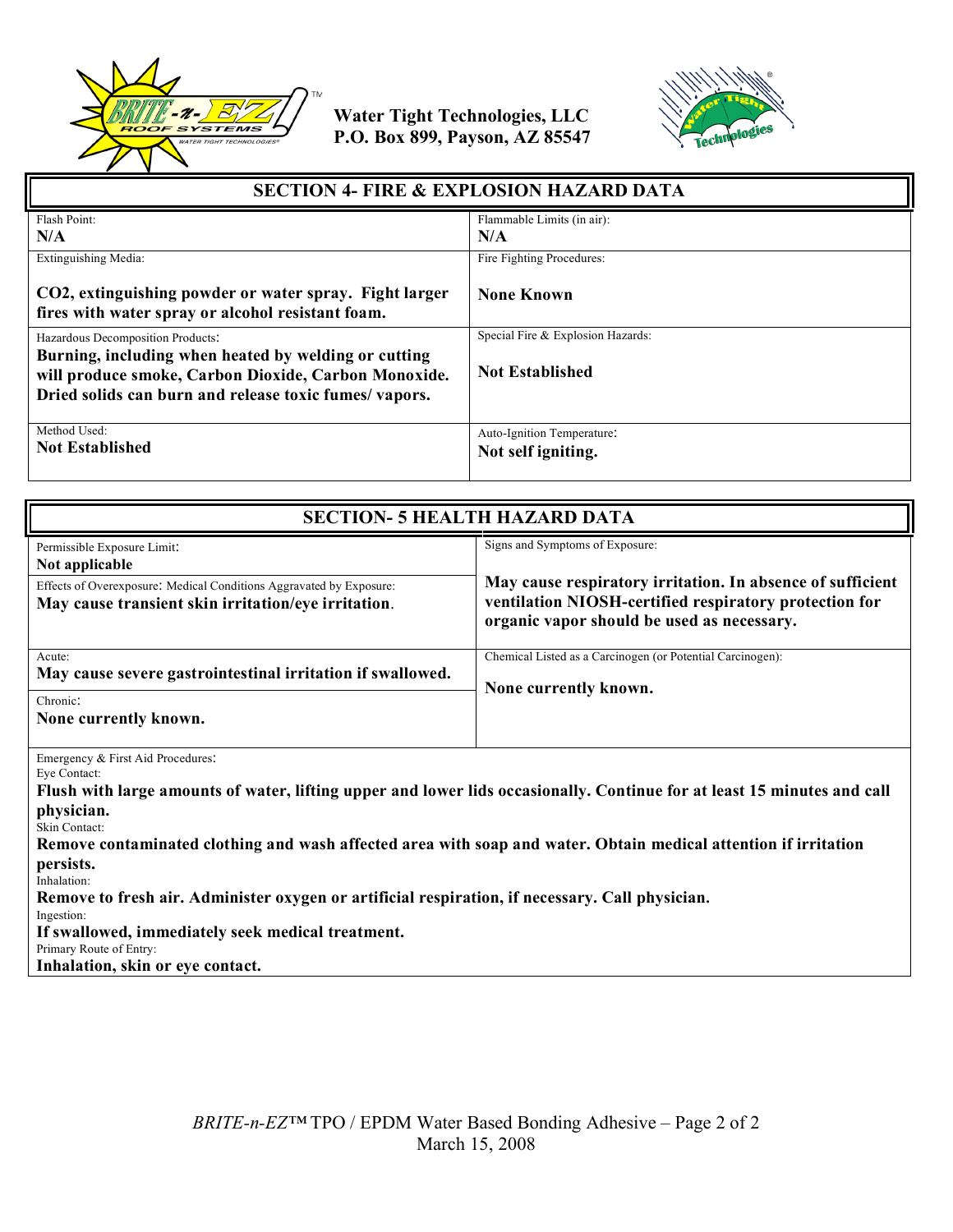



| <b>SECTION 6 - REACTIVITY DATA</b>           |                                |  |
|----------------------------------------------|--------------------------------|--|
| Stability:                                   | Incompatibility:               |  |
| Stable at ambient temperatures and pressures | <b>Strong oxidizing agents</b> |  |
| Hazardous Decomposition Products:            | Hazardous Polymerization:      |  |
| Smoke, carbon monoxide, and carbon dioxide.  | Will not occur                 |  |
| Conditions to Avoid:                         |                                |  |

**None known**

### **SECTION 7 - SPILL OR LEAK PROCEDURES**

Steps to be taken in case material is released or spilled: Small spill:

### **Absorb using inert material. Transfer into secure containers for proper disposal.**

**Use personal protective equipment as outlined below**. Large Spill:

**Same as small spill**.

Waste Disposal Method:

**Dispose in accordance with federal, state, and local regulations.**

| <b>SECTION 8 - SPECIAL PROTECTION</b>                                                                                                                                                       |                                                                                                                               |  |
|---------------------------------------------------------------------------------------------------------------------------------------------------------------------------------------------|-------------------------------------------------------------------------------------------------------------------------------|--|
| Respiratory Protection:<br>If applied by spraying, use NIOSH-Certified respiratory<br>protection for organic vapor if necessary. Refer to OSHA<br>29 CFR 1910.134 "Respiratory Protection". | Eye Protection:<br>Wear safety glasses with side shields, Wear Face shield<br>as necessary when spraying.                     |  |
| Protective Gloves:<br>Impervious gloves are recommended to prevent skin<br>contact.                                                                                                         | Other Protective Equipment:<br>Under normal application conditions, protective glasses,<br>gloves, and clothing are adequate. |  |
| Ventilation:<br>Natural ventilation should be adequate under normal conditions                                                                                                              |                                                                                                                               |  |

**Natural ventilation should be adequate under normal conditions.**